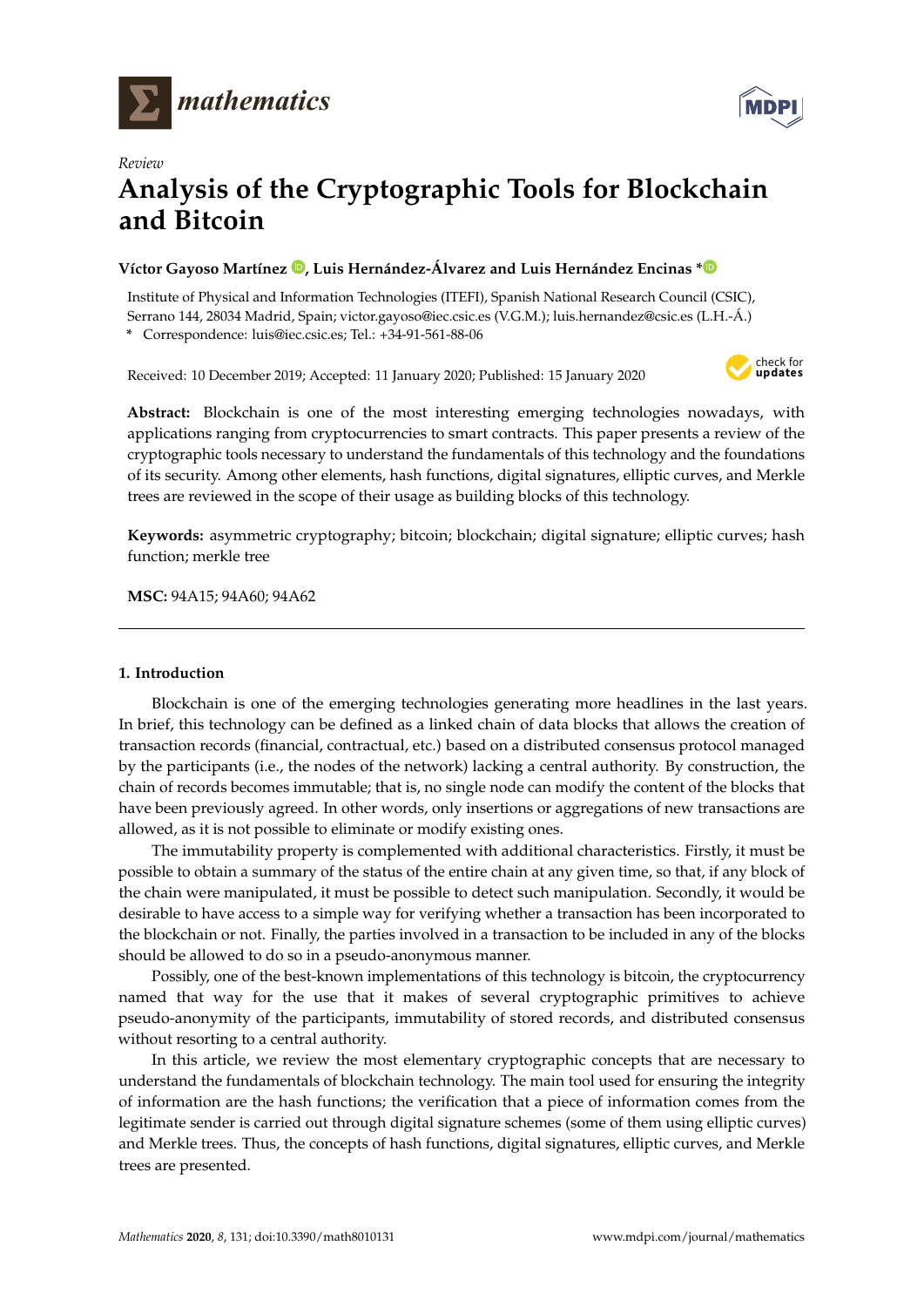The rest of this article is organized as follows. Section [2](#page-1-0) reviews the hash functions that allows verifying data integrity. Section [3](#page-2-0) presents the concepts associated to elliptic curves that help to understand some of the digital signature schemes discussed in Section [4.](#page-4-0) Section [5](#page-7-0) focuses on the properties of Merkle trees. The result of applying the cryptographic tools mentioned in the previous sections to blockchain technology is shown in Section [6,](#page-9-0) with particular attention to bitcoin. Finally, conclusions are presented in Section [7.](#page-11-0)

## <span id="page-1-0"></span>**2. Hash Functions**

## *2.1. Definition*

Hash functions are among the cryptographic primitives that have increased their relevance in recent years. It is important to note that such functions do not encrypt or decrypt messages. However, they are an indispensable tool for verifying data integrity, apart from other applications equally interesting.

Hash functions can be defined as functions that are capable of transforming any block of binary data into another fixed-size binary block [\[1](#page-12-0)[,2\]](#page-12-1). The result of such a transformation is called hash or digest.

The first hash functions were proposed to be used in digital signature protocols with the goal to improve their efficiency, as signatures were constructed by using the digest of data elements instead of the whole elements. Being the hash a much shorter element, the protocol was more efficient since the calculations were simpler and less bandwidth was needed when sending the signed data.

In addition to this initial use, hash functions have been applied to other areas related, in general, to the protection of information and, in particular, to its integrity. Thus, they are also used to detect corrupted data, presence of viruses, etc.

From a mathematical point of view, hash functions are created using the concept of Trapdoor One-Way Functions (TOWF), which are functions defined between the sets *X* and *Y*

$$
f: X \to Y
$$
, with  $f(x) = y$ 

that fulfill the following conditions:

- 1. *f* is a unidirectional function, thus, from a computational standpoint, it must be easy to compute  $f(x) = y$  for all elements  $x \in X$  but, at the same time, it must be very difficult to obtain  $x = f^{-1}(y)$ for a given value  $y \in Y$ .
- 2. If additional information, known as trapdoor, is learned, then it must be feasible to calculate in polynomial time an element *x*  $\in$  *X* so that *f*(*x*) = *y*.

Thus, a hash function is a unidirectional function that is applied to a message *m* of variable size, where the message belongs to a certain set of messages, *M*, and provides a digest of the message with a fixed, predetermined bit size, *n*. Therefore, a hash function, h, can be described as follows:

$$
\mathfrak{h}\colon M\to \{0,1\}^n, \text{ with } \mathfrak{h}(m)=\widehat{m}.
$$

Since hash functions transform a message of any length into a collection of *n* bits, the number of possible hashes is much smaller than the number of different input messages. Consequently, there will always be different messages whose digests match.

#### *2.2. Properties*

Other important properties that these functions must fulfill are the following:

<span id="page-1-1"></span>1. *Bit dependency*: The hash of a message,  $h(m) = \hat{m}$ , must be a complex function dependent on all the bits of the message, so that, if a bit of the message is changed, its hash must change, approximately, half of the bits.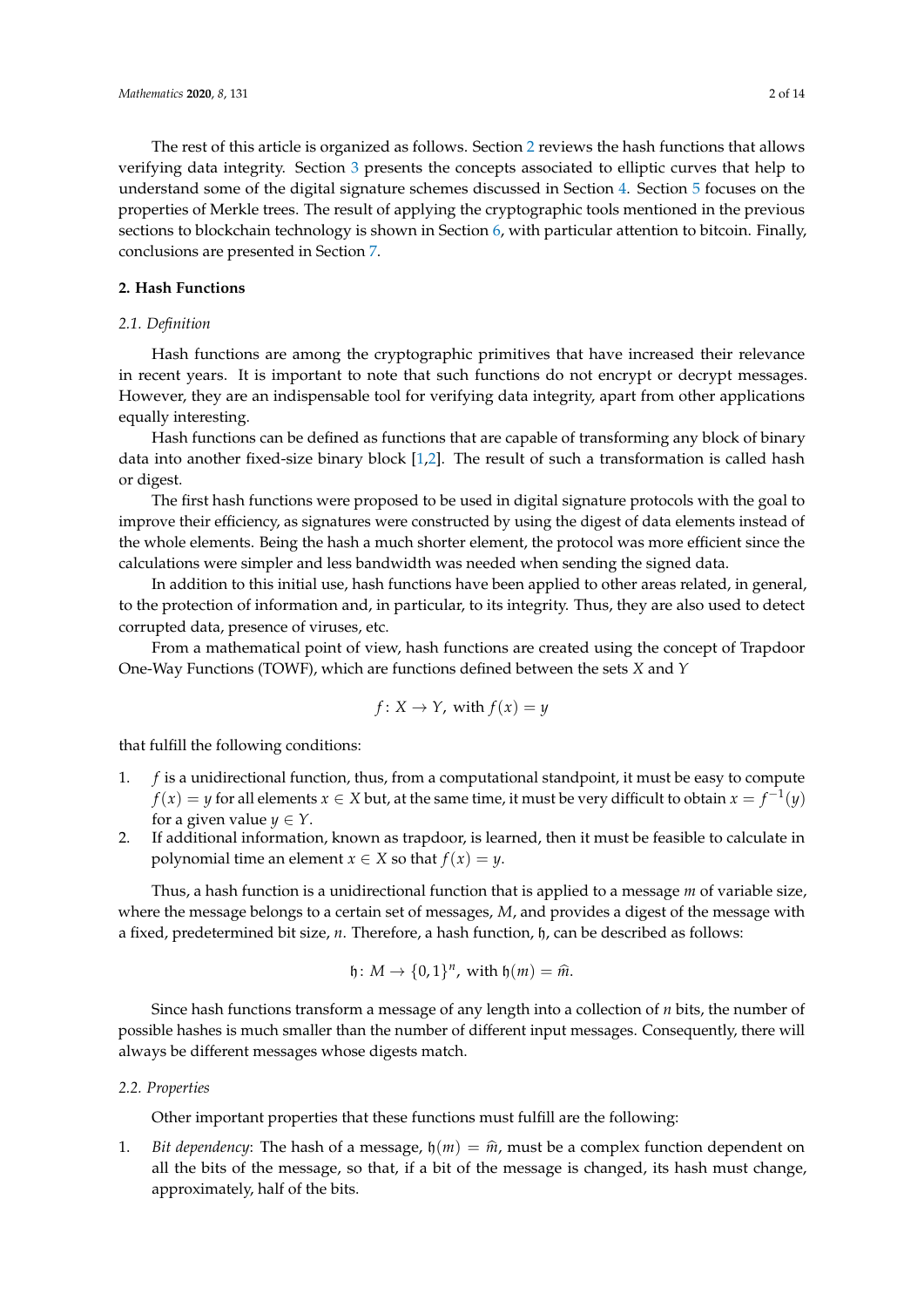- 2. *Preimage Resistance*: Given a hash  $\hat{m}$ , it must be computationally difficult to get a message *m* so that  $\phi(m) = \hat{m}$ . In other words, from a computational point of view, any hash function must be difficult to reverse.
- <span id="page-2-1"></span>3. *Resistance to the second preimage*: Given a message *m*1, it must be computationally difficult to find another message,  $m_2$ ,  $m_1 \neq m_2$ , with the same hash. That is to say, it must not be possible to find another message such that  $h(m_1) = h(m_2)$ .
- <span id="page-2-2"></span>4. *Collision Resistance*: It must be computationally difficult to find two messages  $m_1$  and  $m_2$ ,  $m_1 \neq m_2$ , so that  $\mathfrak{h}(m_1) = \mathfrak{h}(m_2)$ .

Property [1](#page-1-1) allows guaranteeing the integrity of information, since, if any number of bits are modified, the result of the function will show a great difference between the original hash and the new hash, thus trial and error attacks are not feasible.

On the other hand, it is worth mentioning that, despite being similar, the last two properties are actually are different. Property [3](#page-2-1) considers that one of the messages is known and tries to locate a different message with the same hash. In comparison, in Property [4,](#page-2-2) no conditions are imposed on the messages. Based on the birthday paradox, collision resistance is a weaker condition than resistance to the second preimage. If a hash function is vulnerable to collision resistance, its use will no longer be recommended.

The compliance with the above properties guarantees, at least initially, that the functions that fulfill them are not vulnerable and prevent that, taking as input the hash of a message, the content of the message can be retrieved and that no one will be able to find another message with the same hash.

#### *2.3. Widely-Used Hash Functions*

For quite some time, the most widely-used hash function was MD5 (Message Digest 5), proposed by Rivest [\[3\]](#page-12-2), which generates hashes of 128 bits. However, the MD5 function stopped being used when some vulnerabilities were published in 2005 [\[4\]](#page-12-3). In fact, even though it is still used in non-secure contexts such as checking the integrity of downloaded files, in environments where security is a critical aspect, its use is forbidden.

The SHA-1 (Secure Hash Algorithm-1) function, which generates 160-bit hashes, was adopted by the National Institute of Standards and Technology (NIST) in 1995 [\[5\]](#page-12-4). SHA-1 continues to be used quite frequently today, although collisions have been found [\[6\]](#page-12-5). As in the case of MD5, its use is absolutely discarded by most international organizations and institutions in the scope of secure applications. Another function that provides 160-bit hashes and is still used today in some scenarios is the RIPEMD-160 (RACE Integrity Primitives Evaluation Message Digest) function [\[7\]](#page-12-6).

The SHA-2 family of hash functions is the successor of the SHA-1 function. The SHA-2 specification includes the SHA-224, SHA-256, SHA-384, and SHA-512 functions, which provide hashes of 224, 256, 384, and 512 bits, respectively, where SHA-224 and SHA-384 are truncated versions of the SHA-256 and SHA-512 functions, respectively. This range of hash sizes considerably increases security compared to the output lengths of MD5 and SHA-1 [\[5\]](#page-12-4).

In November 2007, NIST launched the SHA-3 Cryptographic Hash Algorithm Competition in order to choose a standard hash function that met new efficiency and safety requirements. The announcement of the winning function of this competition was made public in October 2012, and the choice fell on Keccak, which was subsequently employed as the kernel of the SHA-3 family of functions [\[8\]](#page-12-7). The 256 and 512 versions of Keccak were adopted as the hash function in the Ethereum blockchain.

## <span id="page-2-0"></span>**3. Elliptic Curves**

In this section, the reader is presented with the mathematical description of elliptic curves, so it is possible to completely understand how the elliptic curve signature algorithm employed in blockchain works.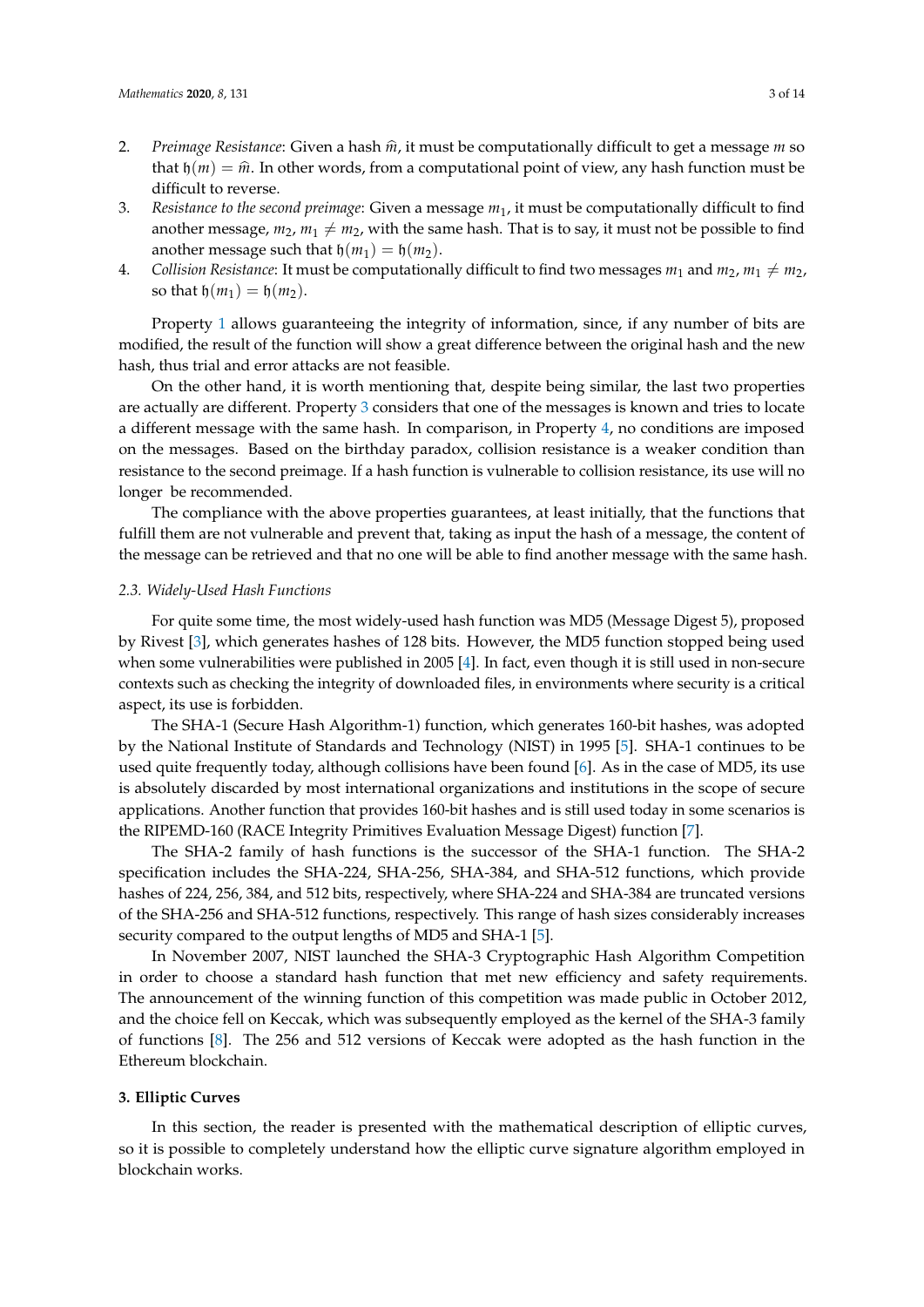#### *3.1. Definition*

From a mathematical perspective, an elliptic curve defined over a field  $\mathbb F$  is a cubic, non-singular curve of genus one with at least one rational point. Most elliptic curves can be described as the set of points  $(x, y) \in \mathbb{F} \times \mathbb{F}$  verifying the following equation, known as the non-homogeneous Weierstrass equation:

$$
E: y^2 + a_1xy + a_3y = x^3 + a_2x^2 + a_4x + a_6
$$

where  $a_1, a_2, a_3, a_4, a_6 \in \mathbb{F}$ .

An elliptic curve point is said to be singular if the partial derivatives of the curve equation are equal to zero at that point. Consequently, the curve is singular if it has at least a singular point, while it is non-singular if it does not have any singular point.

There is another way of representing the Weierstrass equation, and that is by using homogeneous variables, as expressed below [\[9\]](#page-12-8):

$$
Y^2Z + a_1XYZ + a_3YZ^2 = X^3 + a_2X^2Z + a_4XZ^2 + a_6Z^3.
$$

This alternative expression is quite useful, as it allows defining a special point, which is called the point at infinity and is typically represented as  $\mathcal{O} = [0:1:0]$ . The point at infinity cannot be obtained through the homogeneous form and is paramount when operating with the points of the curve. More specifically, for any point *P* on the curve, the point of infinity acts as the identity element in the point addition operation, guaranteeing that  $P + \mathcal{O} = \mathcal{O} + P = P$ . Figure [1](#page-3-0) shows graphically how the addition of points *P* and *Q* produces point *R* when using an elliptic curve defined over the field of the real numbers.

<span id="page-3-0"></span>

**Figure 1.** Point addition on an elliptic curve defined over the field R.

#### *3.2. Elliptic Curves over Finite Fields*

Most cryptosystems defined over elliptic curves use two special finite fields: prime fields F*p*, where  $p$  is an odd prime number, and binary fields  $\mathbb{F}_{2^m}$ , where  $m$  can be any positive integer. Due to several reasons, including licence issues and some security weaknesses detected in curves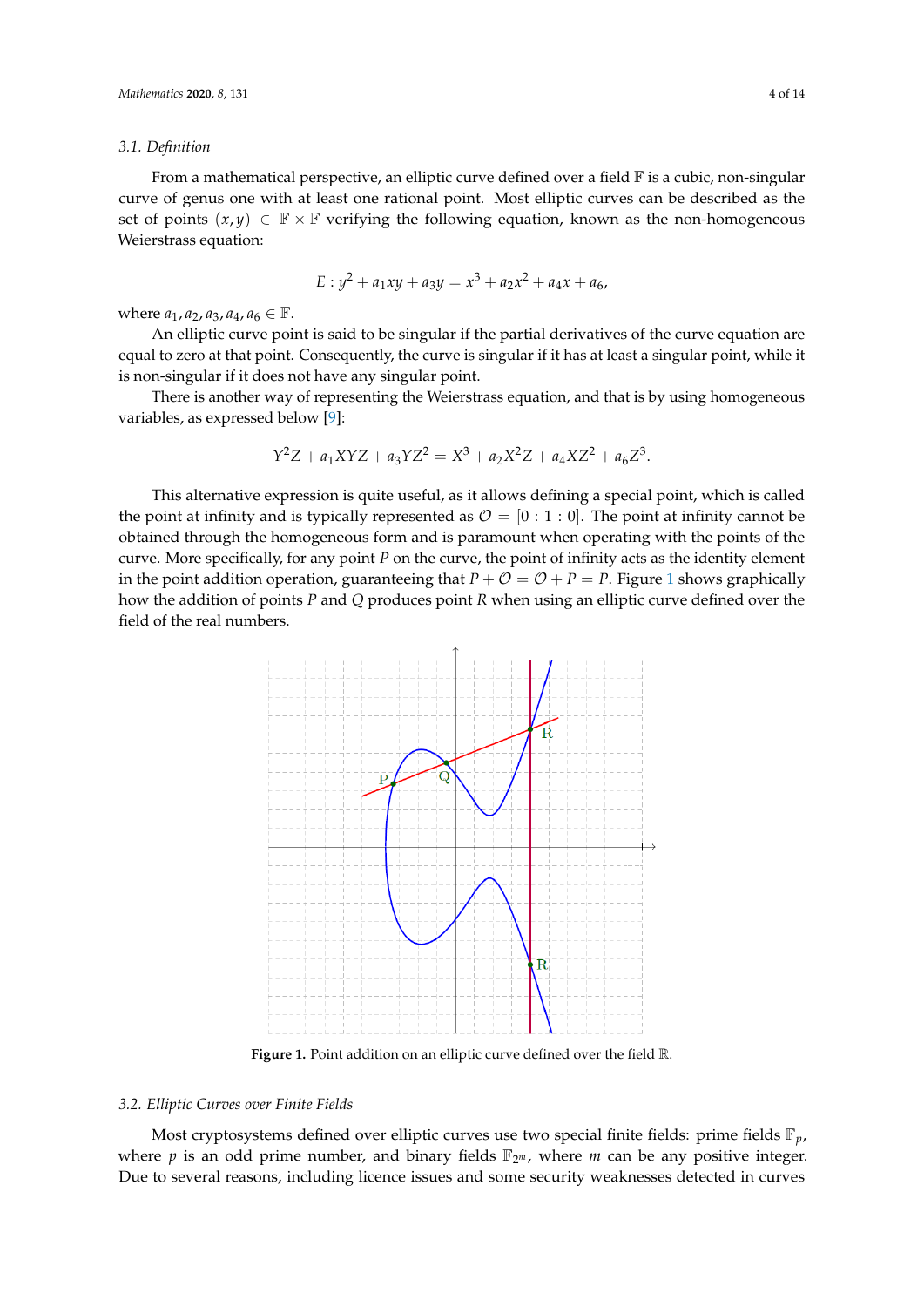over binary fields, prime fields are nowadays the best option when implementing elliptic curve cryptosystems [\[10](#page-12-9)[,11\]](#page-12-10). In this type of curves, the term key length, which is employed as a first approximation for classifying the cryptographic strength of the curves, must be interpreted as the number of bits needed to represent the prime number *p*.

An important concept that arises in finite fields is that of the order, which can be applied to both an elliptic curve and to its points: the order of an elliptic curve is the the number of points of the curve, while the order of a point *P* is the value *n* such that  $n \cdot P = \mathcal{O}$ , where  $n \cdot P$  is the scalar multiplication of the point *P* by the number *n* (i.e.,  $P + P + \cdots + P$ , where *P* appears *n* times).

A point *G* is said to be a generator if it is used for producing either all the points of the additive group defined by the elliptic curve or a subgroup of it. For security reasons, only generators whose order is a prime number are used in commercial deployments.

Given a curve and a generator, the term cofactor refers to the result of dividing the number of points of the curve by the order of the generator. Most standards only allow curves whose cofactor is either 1 or a small number, e.g., 2, 3, or 4.

#### Weierstrass Curves

The peculiarities of prime fields allow simplifying the non-homogeneous Weierstrass equation, obtaining in the process what is called the short Weierstrass form represented as  $y^2 = x^3 + ax + b$ , where  $4a^3 + 27b^2 \not\equiv 0 \pmod{p}$ .

As in the case of the general Weierstrass equation, the identity element of the short Weierstrass form is the point at infinity  $\mathcal{O}$ , while the opposite element of a point  $P = (x_P, y_P)$  is the point  $-P = (x_P, -y_P)$ . Adding two points  $P = (x_P, y_P)$  and  $Q = (x_Q, y_Q)$  such that  $P \neq \pm Q$  produces a point  $R = (x_R, y_R)$  whose coordinates can be computed as follows [\[12\]](#page-12-11):

$$
x_R = \lambda^2 - x_P - x_Q,
$$
  
\n
$$
y_R = \lambda (x_P - x_R) - y_P,
$$
  
\n
$$
\lambda = \frac{y_Q - y_P}{x_Q - x_P}.
$$

In comparison, when  $P = Q$ , it is necessary to use and alternative addition formula, thus, in this case, the point  $R = 2P$  obtained through the doubling operation has the following coordinates [\[12\]](#page-12-11):

$$
x_R = \lambda^2 - 2x_P,
$$
  
\n
$$
y_R = \lambda (x_P - x_R) - y_P,
$$
  
\n
$$
\lambda = \frac{3x_P^2 + a}{2y_P}.
$$

#### <span id="page-4-0"></span>**4. Digital Signatures**

## *4.1. Definition*

The digital signature of a document is a procedure that ensures its authorship, similar to how the handwritten signature can guarantee it, but in electronic format. The digital signature was born due to the need to guarantee that the messages or documents received by electronic means effectively came from their legitimate authors and thus avoid possible impersonations.

Nowadays, any user with a digital certificate can digitally sign documents and assure their authorship. This fact has meant that, today, the electronic signature is probably the most used cryptographic protocol [\[1,](#page-12-0)[2\]](#page-12-1). In addition, most countries consider digital signature with the same legal validity as the handwritten signature.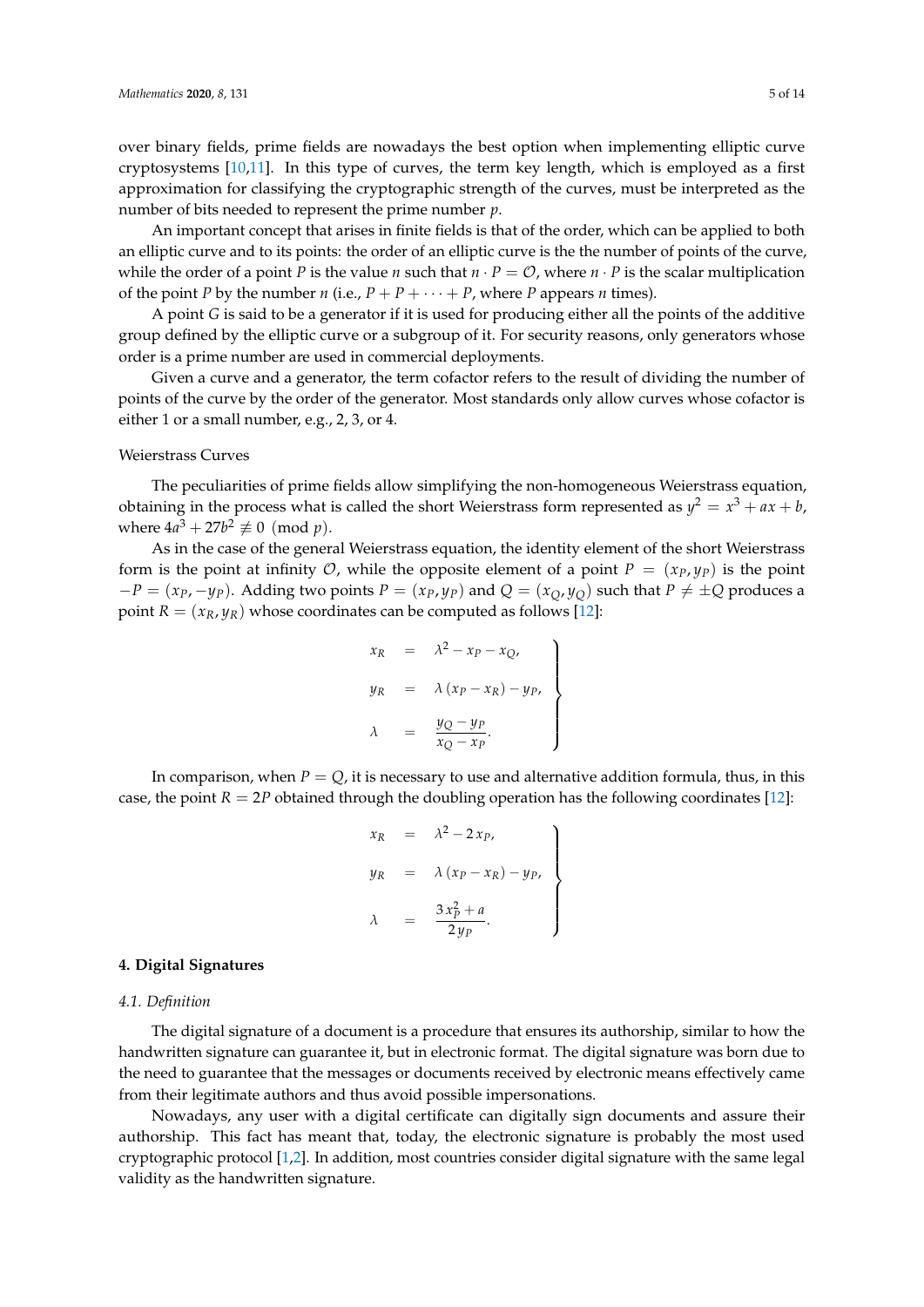To be useful, digital signatures must be easy to calculate and difficult to falsify. In comparison with handwritten signatures, which are almost always the same (with only small graphic differences) whatever the document being signed, the content of digital signatures depends on the signer, the digital document to be signed, and, if the procedure used allows it, on the time at which the action was performed.

Apart from these characteristics, the elaboration of the digital signature and its subsequent verification are executed by means of cryptographic protocols that allow not only proving the authorship of a document but, together with the hash function used, guaranteeing its integrity, i.e., the signed document that is received in a transmission has not been modified during the delivery process.

#### *4.2. Digital Signature Protocol*

An asymmetric cryptosystem is a cryptographic procedure consisting of an encryption function,  $\mathcal E$ , and a decryption function,  $\mathcal D$ , so that users can encrypt and decrypt certain information. To carry out these procedures, each user has a public–private key pair. The public key (which is publicly known) allows anyone to encrypt the confidential information for the user that will receive it, while his private key (a secret value only known by the user who possesses it) is what allows the receiver to decrypt the encrypted information.

To represent the phases of any digital signature protocol, let us see how Alice, A, prepares her digital signature for a plain-text message, *m*, being her public and private keys, *A* and *a*, respectively.

- 1. Alice must make available her public key, *A*, so anybody willing to verify her signatures can do so.
- 2. After selecting a hash function h, she must compute the digest of the document to be signed, *m*, using the h function. The digest is represented as  $h(m) = \hat{m}$ .
- 3. Alice must use her private key *a* in conjunction with the encryption function,  $\mathcal{E}$ , to the message hash, obtaining the signature for that message *s*:  $\mathcal{E}_a(\hat{m}) = s$ .
- 4. Finally, Alice must post the message whose signature has just been calculated together with its corresponding signature: (*m*,*s*).

This protocol guarantees that Alice has been the signer of the message since she is the only person who knows her private key. If user Bob, B, wants to verify the validity of the signature of A, *s*, for the message *m*, he must follow the following signature verification protocol:

- 1. Calculate the document hash using the same hashing function that Alice used in order to obtain  $\mathfrak{h}(m) = \widehat{m}.$
- 2. Decipher with the public key of A, *A*, the signature of the message, *s*, obtaining:

$$
\mathcal{D}_A(s)=\mathcal{D}_A\left(\mathcal{E}_a\left(\widehat{m}\right)\right)=\widehat{m}'.
$$

3. Finally, check if the values of  $\hat{m}$  and  $\hat{m}'$  match. If so, the signature is verified. Otherwise, the signature for that message is rejected.

The previous protocol also ensures that the message was not manipulated during transmission because, otherwise, the value  $\hat{m}$ <sup>t</sup> would not match that of  $\hat{m}$ .

Currently, the most widespread electronic signatures are carried out either by means of the asymmetric cryptosystem RSA [\[13\]](#page-12-12) or by implementations using elliptic curves [\[14\]](#page-12-13).

#### <span id="page-5-0"></span>*4.3. Elliptic Curve Digital Signature Algorithm (ECDSA)*

In blockchain technology, the most widely used signature schemes are based on elliptic curves. In this sense, the Elliptic Curve Digital Signature Algorithm (ECDSA) has become a standard [\[15](#page-13-0)[,16\]](#page-13-1).

The procedure for Alice to perform a digital signature with ECDSA is the following:

1. Alice must compute the hash of the message *m* in the usual way,  $h(m) = \hat{m}$ .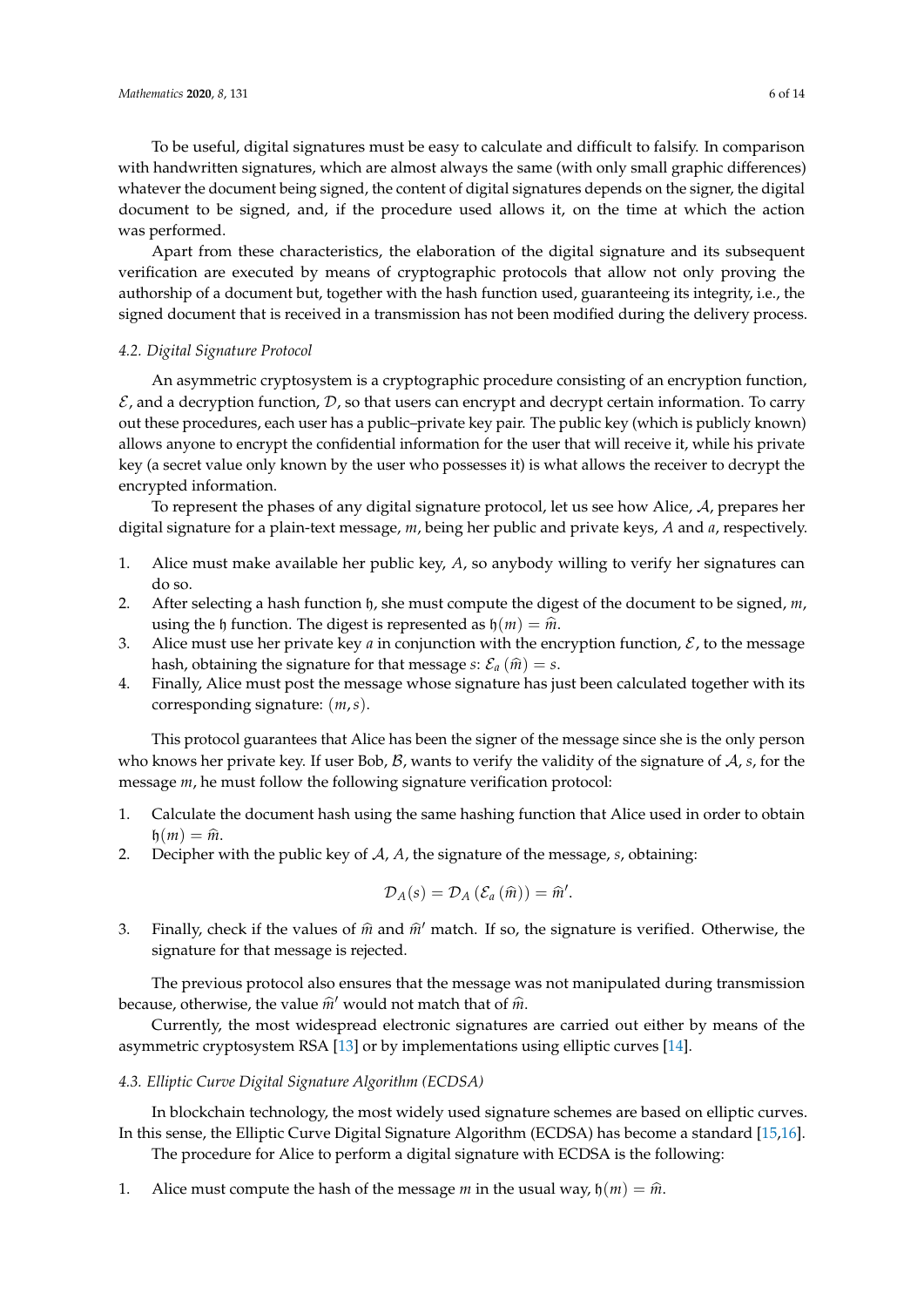- 2. She must generate a random number  $k, 1 \leq k \leq n-1$  (where *n* is the order of the elliptic curve) and compute the point  $k \cdot G = (x_1, y_1)$  and the value  $r = x_1 \pmod{n}$ . If  $r = 0$ , then Alice must discard those elements and repeat this step.
- 3. Alice must determine  $k^{-1}$  (mod *n*) and calculate  $s = k^{-1}(\hat{m} + u \cdot r)$  (mod *n*).
- 4. The signature associated to the message *m* is the pair (*r*,*s*).

Once Bob has obtained the message *m*, the signature (*r*,*s*), and Alice's public key *A*, he must follow these steps if he wants to validate the signature:

- 1. Bob must compute by himself the hash h(*m*) associated to the message *m*.
- 2. Then, he must check that the values  $r$  and  $s$  belong to the range  $[1, n 1]$ .
- 3. Bob must compute the value  $s^{-1} \pmod{n}$  so he can calculate  $z_1 = \hat{m} \cdot s^{-1} \pmod{n}$  and  $z_2 = r \cdot s^{-1} \pmod{n}.$
- 4. After that, he must determine the point of the curve  $z_1 \cdot G + z_2 \cdot A = (x_0, y_0)$ , where *G* is the generator of the curve.
- 5. Finally, Bob will accept the signature as valid if and only if  $r = x_0 \pmod{n}$ .

The validation process is formally correct given that, if we denote as  $(P)_x$  the first coordinate of the point *P*  $\in$  *E*, which can be checked by the following:

$$
x_0 = (z_1 \cdot G + z_2 \cdot A)_x = \left(\widehat{m} \cdot s^{-1} \cdot G + r \cdot s^{-1} \cdot A\right)_x = \left(\widehat{m} \cdot s^{-1} \cdot G + r \cdot s^{-1} \cdot a \cdot G\right)_x
$$

$$
= \left((\widehat{m} + r \cdot a) s^{-1} G\right)_x = (k \cdot G)_x = x_1 \pmod{n} = r.
$$

In the particular case of bitcoin, the elliptic curve that is used is known as the Koblitz curve secp256k1, which is defined in the Standards for Efficient Cryptography [\[17\]](#page-13-2) and whose equation is  $y^2=x^3+7.$  This curve has

115, 792, 089, 237, 316, 195, 423, 570, 985, 008, 687, 907, 852, 837, 564, 279, 074, 904, 382, 605, 163, 141, 518, 161, 494, 337

points, considering as the base field the one with

#### 115, 792, 089, 237, 316, 195, 423, 570, 985, 008, 687, 907, 853, 269, 984, 665, 640, 564, 039, 457, 584, 007, 908, 834, 671, 663

number of elements, which is a 256-bit integer representing the key size.

In the particular case of the keys used with the secp256k1 curve, for a user to generate his public–private key pair, he must randomly generate a collection of 256 bits and, following the protocol defined for the elliptic curves, derive the corresponding public key, which, in this case, has a length of 64 bytes [\[15,](#page-13-0)[16\]](#page-13-1).

The public key is a point belonging to the secp256k1 curve, and thus it has two coordinates and can be represented as (*x*, *y*). Each of these numbers is encoded using the 256-bit big endian format, and the key is written down concatenating its value in hexadecimal format with the prefix 0x04. As a result, the key is encoded with 65 bytes.

If the so-called compressed format is used to represent the two coordinates of the point that constitute the public key, then only the *x* coordinate is encoded, since the *y* coordinate can only take two values, as the curve is symmetrical with respect to the abscissa axis. In this case, the public key would be written with the 32 bytes of the *x* coordinate together with a one-byte prefix (0x02 or 0x03, depending on the result of some computations using that coordinate). As a result, when using the compressed format, the public key is encoded with only 33 bytes.

## *4.4. Other Digital Signatures*

It should be noted that there are several types of signatures, and each of them has its corresponding protocol, specifically designed to consider certain particular situations not included in the general and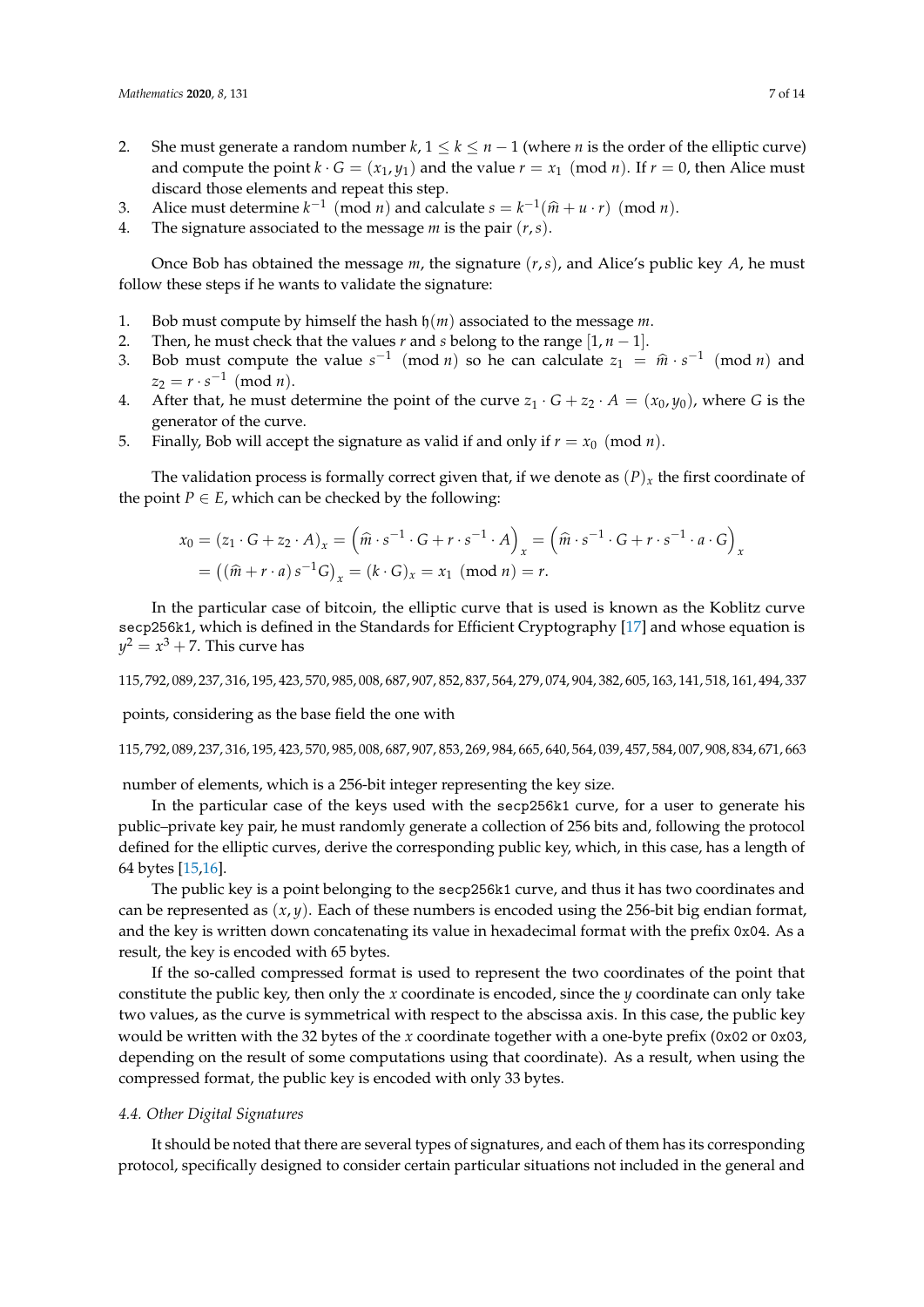standard approach of a classic digital signature [\[18\]](#page-13-3). In the next paragraphs, some of these types of signatures, which are used in blockchain, are briefly presented.

*Multisignature* schemes are signature protocols in which a group of users signs a single message and the signature is only valid if all of them jointly participate in the process [\[19\]](#page-13-4). In the case of blockchains, several multisignatures with varying degrees of complexity are used, the main motivation of its usage being to increase the security by preventing one of the parties involved in a transaction from deceiving the rest of parties.

*Group signatures* are signatures in which a single member of a certain group anonymously signs a message on behalf of all the members of the group [\[20\]](#page-13-5). When the signature is to be verified, the signature is deemed valid if it is proven that it was made by one of the group members, even if it cannot be determined specifically which party generated it. For example, this situation may occur when an employee of a large company signs a document; for a verifier, it is sufficient to know that the message was signed by an employee of that company, even if the verifier does not get to know which employee completed the process. In group signatures, there is a prominent member of the group of signers who acts as the administrator. In addition to including or excluding members of the group, the administrator's goal is to reveal the actual member who signed a certain document in the event that there is a dispute or controversy about the signature (for instance, if it is necessary to provide that information in court).

*Ring signatures* [\[21\]](#page-13-6) are digital signatures that can be produced by any member of a particular group. In this type of signature, each member has their own keys, and it is not possible to calculate, in a computationally efficient way, which of the keys of the group members was the one used to generate a given signature. Ring signatures are similar to group signatures, but they have two differences. The first is that there is no way to revoke the anonymity of an individual signature, and the second is that it is not necessary for the user group to meet any preconditions.

In [\[21\]](#page-13-6), two applications of ring signatures are described. The first one allows leaking a secret: One of these ring signatures could be used by "a senior government official" to disclose a secret, without revealing which official was the one who signed the disclosure. Ring signatures can be used in this case because there is no way to revoke the anonymity of such a signature and, in addition, because the group can be created at any time since there are no preconditions on the group. A second application is that of deniable signatures. In this case, the sender and the recipient of a message are the only members of the group. Thus, when one of the users signs a message, the signature will be valid for the other participant, but for any other person, it will not be possible to know who the signer is. Therefore, such a signature is valid, but both members of the group can deny being the author of it in case they are forced to do so given the circumstances.

## <span id="page-7-0"></span>**5. Hash Pointers and Merkle Trees**

#### *5.1. Hash Pointers*

As we have already indicated, blockchains are chains of blocks of information where each block has an associated hash value. Those hashes are used for generating a data index. If each data block contains the hash of the block that has been previously added to the chain, a linked chain of blocks is obtained, where the hashes play the role of pointers.

In this context, it is important to define a method that allows identifying if a certain block of information has been previously included in the chain. However, the direct search for information in lists linked by hashes is a computationally complicated task, which depends on the number of blocks included in the chain. Therefore, it is necessary to use a method that stores and manages hash pointers efficiently, and Merkle trees are one of the tools that help to achieve that goal [\[22\]](#page-13-7).

## *5.2. Binary Trees and Merkle Trees*

Before defining Merkle trees, it is necessary to define binary trees.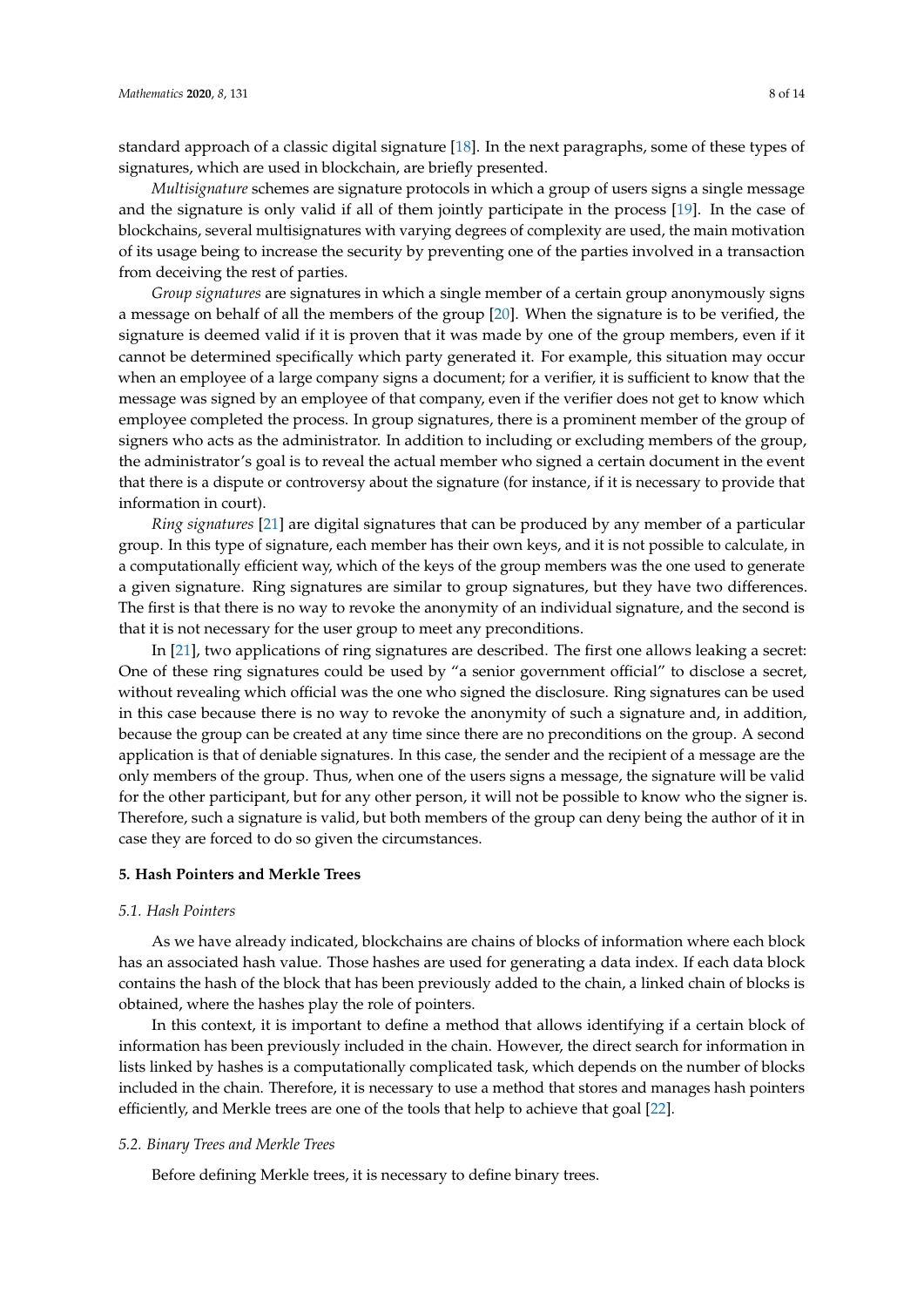A *binary tree* is a tree-shaped graph that contains a root, internal nodes, and leaves. If a descending order is considered, from the leaves to the root, each leaf has no predecessors and has only one child, each internal node has two parent nodes and a single child node, and the root node has two predecessors and no descendants.

As an example, the following binary tree has eight leaves; two levels of internal nodes with four and two nodes, respectively; and one root.



Merkle trees are binary trees in which the leaves contain arbitrary data and the remaining nodes represent the output of a hash function, h, applied to the concatenation of the two preceding nodes.

As an example, the leaves of the following Merkle tree contain the characters that represent different currencies: euro  $(\epsilon)$ , dollar  $(\epsilon)$ , yen  $(\pm)$  and bitcoin  $(\beta)$ . For their part, the nodes are determined by calculating the output of the h function applied to the two previous nodes.



In this example, the value of the root,  $r_{1,4} = \frac{h}{n_{1,2} |n_{3,4}}$  allows checking if certain data blocks were included in the tree represented by that root.

To verify if such a Merkle tree contains a certain value stored in one of its sheets, for example the bitcoin currency symbol,  $\ddot{B}$ , it is not necessary to know all the blocks of the tree, but a much smaller amount (approximately the logarithm of the number of leaves).

In fact, to prove that the value B was included in the Merkle tree with root  $r_{1,4}$ , it is only necessary to know the value of the leaf  $l_3 = \frac{1}{2}$  and the value of the node  $n_{1,2}$  since the node  $n_{3,4}$  is computed taking as input the *l*<sup>3</sup> and *l*<sup>4</sup> elements. In the event that the calculated value did not match the root of the Merkle tree,  $r_{1,4}$ , it can be stated that the value  $\beta$  is not part of the tree. This statement follows directly from the bit dependency property of hash functions (see Section [2\)](#page-1-0).

Thus, it is possible to manage the integrity of the information in a blockchain if the value of the root of the Merkle tree that is associated with such data is included in the data blocks of the chain. It is not necessary, therefore, to add the values of all the data, which reduces the amount of information to be included.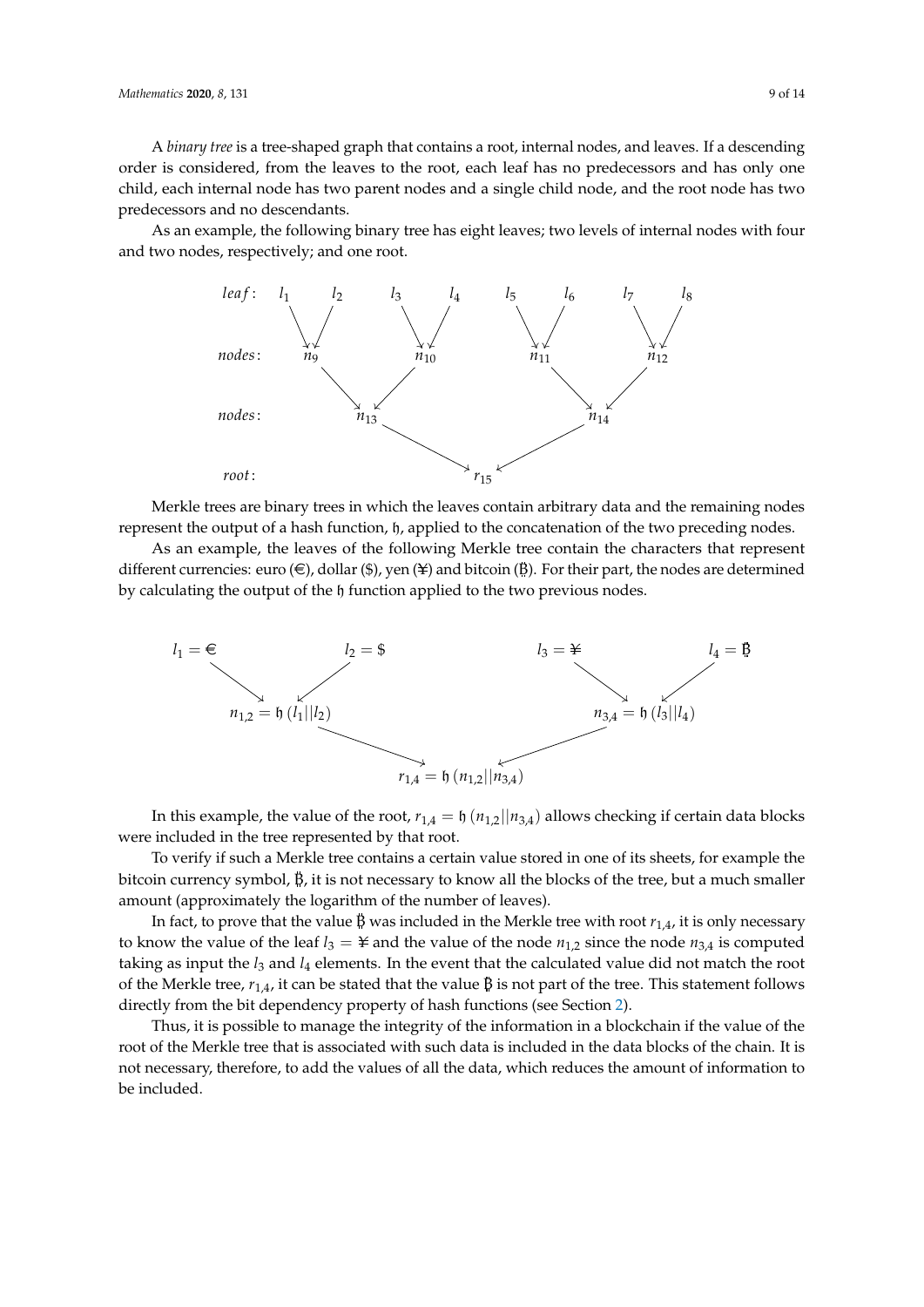## <span id="page-9-0"></span>**6. The Bitcoin Cryptocurrency**

#### *6.1. Digicash*

Bitcoin is certainly one of the most well-known cryptocurrencies. However, it should be briefly noted that bitcoin is not the first digital currency that has been proposed. In fact, that honor goes to Chaum, who proposed *Digicast*, a digital currency that used cryptographic tools to carry out economic transactions anonymously [\[23\]](#page-13-8).

The cryptographic primitives used by Chaum laid the groundwork for the creation of pseudonyms in order to simulate the non-traceability of money. In other words, if we cannot deduce who the owners of any of our real-world bills are, it is logical to demand the same property from electronic or digital currencies.

Digicash was a currency that allowed the money to be transferred blindly, that is, without knowing who the donor of the money was, once it had been received (as in real-world financial operations). However, the lack of success of this currency was due to the fact that it needed the collaboration of a bank as a trusted third party to avoid the problem of double-spending (i.e., to prevent the same digital currency from being used by its owner to pay several times).

## *6.2. Bitcoin, B*

It was not until 2008, when Satoshi Nakamoto (a pseudonym used by an unknown author) proposed the bitcoin cryptocurrency,  $\beta$ . He did it by publishing its proposal in a mailing list [\[24\]](#page-13-9), thus avoiding control of the scientific and financial community.

The technology on which bitcoin is based allows the construction of a financial system which stands as an alternative to the traditional money model, replacing the role of the central banking authorities with a consensus protocol between multiple entities (the nodes of a network). The identity protection of the owner of the electronic currency is achieved through cryptography, which is why this new type of currency is called *cryptocurrency*.

In any case, we must not forget that the non-traceability of a cryptocurrency is a problem when examined under the lens of the laws against money laundering. In the real world, the exchange of money in electronic transfers takes place between the owners of bank accounts, which are completely identified by financial institutions. Contrary to this model, in payments with cryptocurrencies, the transfer of value flows from a pseudo-anonymous identity to another pseudo-anonymous identity.

Bitcoin proposes a protocol that allows monetary transactions between users using fiat money based on a limited resource. In the case of bitcoin, the limited resource is the resolution of a computationally difficult mathematical problem. In other words, with bitcoin technology, cryptocurrencies are minted by software computing a hard-to-solve problem, which has a high energy expenditure associated.

Indeed, the protocol associated to bitcoin works through a Peer-to-Peer (P2P) network, so that all nodes can access a copy of the bitcoin blockchain, but only certain users can write on it.

Each data block contains a header and a set of transactions. More specifically, the header contains the version of the bitcoin system, the hash value of the previous block, the root of the Merkle tree that contains all the transactions of the block, the time stamp with the date of creation of the block, and two other parameters: the difficulty and a nonce (a number used only once). These two parameters play a very important role in the bitcoin mining process.

By its own design, the time elapsed between the inclusion of two consecutive blocks in the bitcoin blockchain should be about 10 min. This conservative criterion aims to guarantee the propagation of the new block to the entire bitcoin P2P network. To guarantee this rate of generation of new blocks, every 2016 blocks the difficulty parameter that is included in the header of the blocks is reset according to the formula

$$
D_n=\frac{D_o\cdot 2016\cdot 10}{T},
$$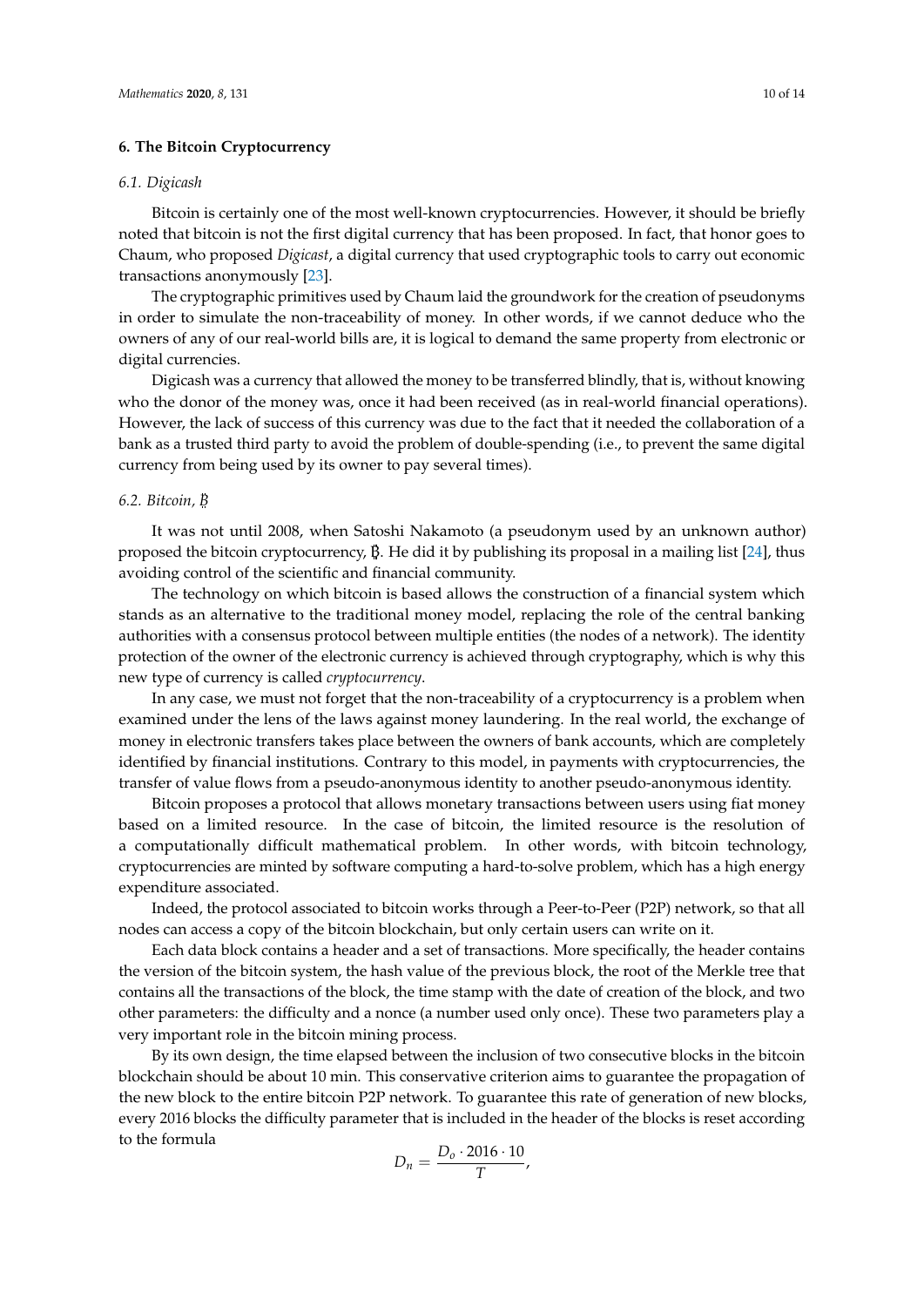where  $D_n$  represents the new difficulty,  $D_0$  the old difficulty, and  $T$  the time spent mining the last 2016 blocks.

Miners are responsible for solving the computationally difficult problem, which involves finding partial collisions of a given hash function. In Section [2,](#page-1-0) these functions are defined and it is noted that a collision consists of finding two different messages  $m_1$  and  $m_2$ ,  $m_1 \neq m_2$ , such that  $\mathfrak{h}(m_1) = \mathfrak{h}(m_2)$ . In the case of bitcoin, the selected hash function is SHA-256 [\[5\]](#page-12-4).

To find a partial collision, each miner considers the values that form a block (header and transactions), then uses the difficulty corresponding to the moment in which he makes his calculations, and tries different nonces until the hash value obtained is less than a given threshold. This threshold value is equivalent to the hash value having a certain number of leading zeros. Such number of zeros is determined by the number of miners in the network (and their computing power) so that the time needed to find a solution is, on average, about 10 min. It is clear that the higher is the number of leading zeros, the greater is the difficulty of solving the problem.

This mathematical problem of finding partial collisions, that is, the PoW (Proof of Work) (sometimes known as a mathematical puzzle) guarantees that it is not possible to make a *double expense*. In other words, when a user pays an amount of cash in exchange for goods, he loses control of that money, which did not happen in the case of Digicash. In this case, the PoW guarantees that once a payment with bitcoins is made, the amount of cryptocurrency used is no longer available to the user who has paid with it, so that it cannot be reused.

The PoW concept was originally proposed by Dwork and Naor in 1992 [\[25\]](#page-13-10), although it was not associated to that expression back then. Their proposal described a process to reduce the reception of spam and Distributed Denial-of-Service (DDoS) attacks. The process implied that senders of emails had to complete a computational work with little electrical cost, so that the cost was high if the computation had to be done millions of times, which would not compensate its possible benefit to spam creators. Subsequently, Jakobsson [\[26\]](#page-13-11) named this procedure as Proof of Work.

As a simple example, if the content of the block was the string "ITEFI-CSIC", the miner should try, concatenating the previous block, different values until he achieves the goal of obtaining a predetermined number of leading zeros. The only way to find a good nonce is to try it randomly until finding one that meets the requirements.

ITEFI-CSIC46 : 007f55f8bdd1f4969501b7fba49c23ae4880e28726a832ce001ffd7f99eb5c38, ITEFI-CSIC2521 : 00061ec240f84662314ec825f84c045d12ee2131f2d5f0a7612e3330c942ea70, ITEFI-CSIC39266 : 000089847656f7abffa7d83f7d93da6da6aa9219ee886306eda19e0ad0afc4f8, ITEFI-CSIC1014613 : 00000c45edbbf730197f8a165f7edc18806e71693da854bb10d978ad951452e1.

The following example corresponds to bitcoin's block #545,919, extracted at 20:39:15 on 15 October 2018:

#### 0000000000000000000d04b0dd03e95f4c0dbb811f778a31731834e662ce4169.

Once a miner makes its solution public, the rest of the network can verify that the appropriate parameters have been used and, if there is consensus, the block processed by the miner will be the one that joins the blockchain. The miner will receive his reward in the form of bitcoin currency.

One of the fundamental aspects of this technology is the guarantee of pseudo-anonymity among the participants when making a transaction. This is achieved through the strategy that each participant in the network is identified by a bitcoin account.

To create a bitcoin account, each user needs a public–private key pair for the ECDSA protocol (see Section [4.3\)](#page-5-0). Taking as input the 512 bits of the public key, the user determines its hash value using the SHA-256 function, and then the RIPEMD hash function is applied to the result, thus the output is a 160-bit string. This final result is encoded in Base-58 to convert it into alphanumeric values, which is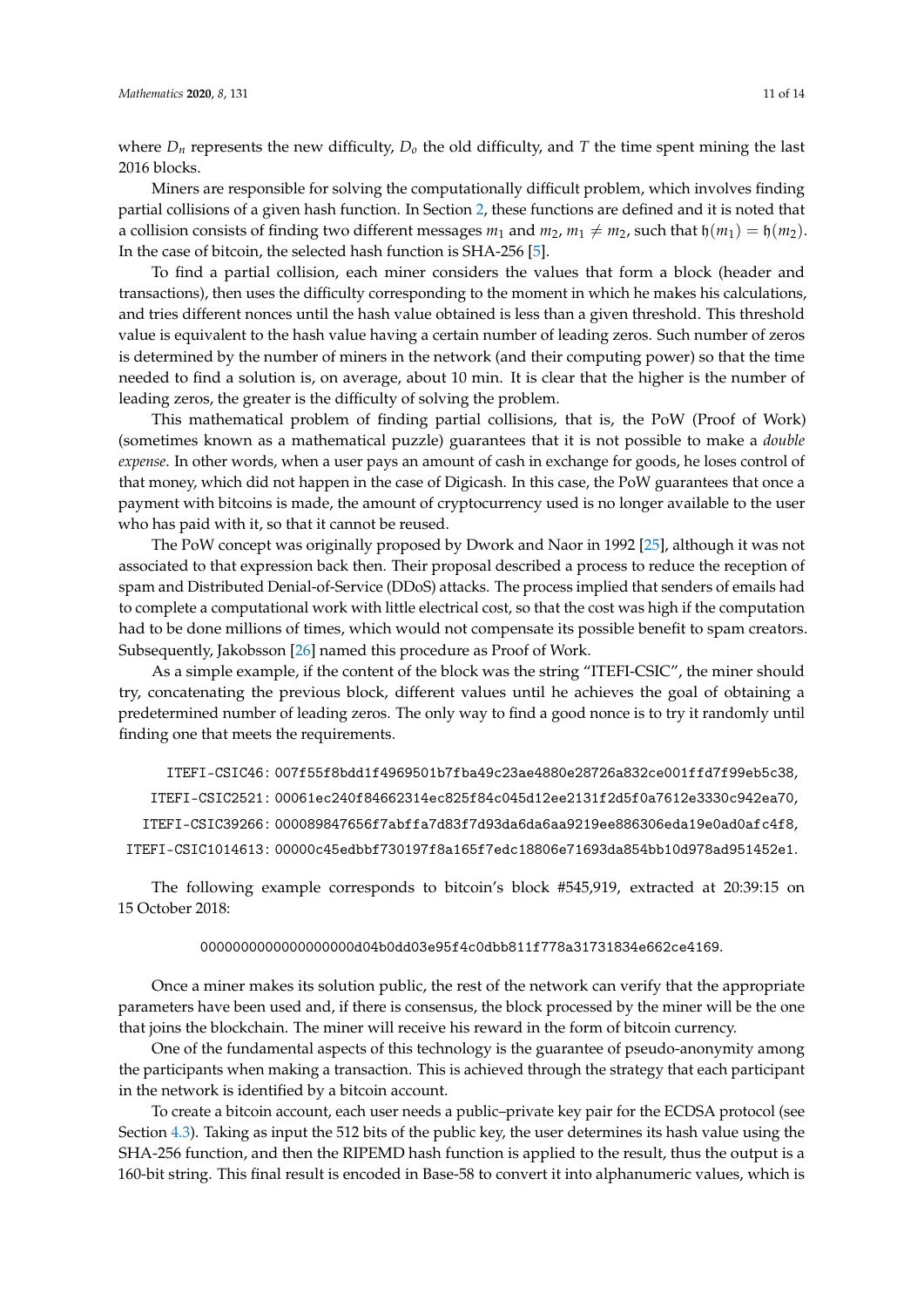the personal address of the user corresponding to such a key pair. It should be taken into account that each user can have as many addresses as desired.

Through this scheme, each user is pseudo-anonymously identified by an address associated to a public key. If the user is the recipient of a transaction, the amount that is transferred will increase the balance that the user already had in the wallet associated to that address. On the contrary, if the user is the originator of the transaction, he must prove that he is the owner of the amount involved in it using the private key associated to the public key of the address being used. Once the transaction is completed and the block containing it is added to the blockchain, the recipient can reuse the money received in a new transaction, proving that he is the legitimate owner using his private key.

In this way, the private key constitutes proof of ownership of a specific address and, therefore, of the origin and destination of the transactions. In short, the money linked to an address constitutes the balance in the transactions that have that address as origin or destination.

Finally, in relation to the distributed consensus protocol for the acceptance and inclusion of new blocks in the blockchain, since there is no central node, there must be a coordination between the nodes so that the update of the financial balance created after new transactions is performed consistently.

Consensus systems based on the model introduced by Lamport et al. [\[27\]](#page-13-12) are known as Byzantine Fault Tolerance (BFT) systems by analogy with the *problem of the Byzantine generals*. In this problem, three or more generals are besieging an enemy city and must agree if they attack or withdraw, taking into account that, if they do not reach an agreement, they will be defeated. Generals communicate through messengers, knowing that messages can be intercepted by the enemy, manipulated by messengers, or include false information intentionally entered by traitorous generals. In [\[27\]](#page-13-12), it is proven that it is possible to reach a consensus provided there are no more than a third of traitorous generals.

In fact, the consensus proposed by Nakamoto in a network with a high synchronization rate between nodes and where no node achieves a computing capacity close to 50 % of the global, gives rise, in practice, to a system that presents a Nash equilibrium. It is important to recollect that a Nash equilibrium occurs when each player uses the best strategy to win and everyone knows each other's strategies. Therefore, each player earns nothing by modifying their strategy while the others maintain theirs.

## <span id="page-11-0"></span>**7. Conclusions**

Throughout this work, the main cryptographic tools related to the security and reliability of blockchain are presented: hash functions, digital signatures, elliptic curves, and Merkle trees.

Digital signatures allow proving the authorship of a document and guaranteeing its integrity. The digital signature algorithm used by many blockchain technologies is ECDSA, a standard that uses elliptic curves. Among all the curves that can be used, secp256k1 has been selected by many implementations. secp256k1 is a standard elliptic curve that uses 256-bit keys, a strength level similar to the AES algorithm.

Hash functions appear in several places when dealing with blockchains. On the one hand, they are used as part of the digital signature algorithms. On the other hand, hash functions play an important role in the implementation of Merkle trees, a concept that allows efficiently checking if a certain block is present in a blockchain.

Through the combination of the aforementioned elements, it has been possible to create blockchain, a reliable technology with a promising future.

**Author Contributions:** The contribution of all authors of this paper was very similar, as all of them have collaborated in the elaboration, validation, reviewing edition, and the location of the used resources. Finally, V.G.M. and L.H.E. are responsible for the funding acquisition. All authors have read and agreed to the published version of the manuscript

**Funding:** This work was supported in part by the Ministerio de Economía, Industria y Competitividad (MINECO), in part by the Agencia Estatal de Investigación (AEI), in part by the Fondo Europeo de Desarrollo Regional (FEDER,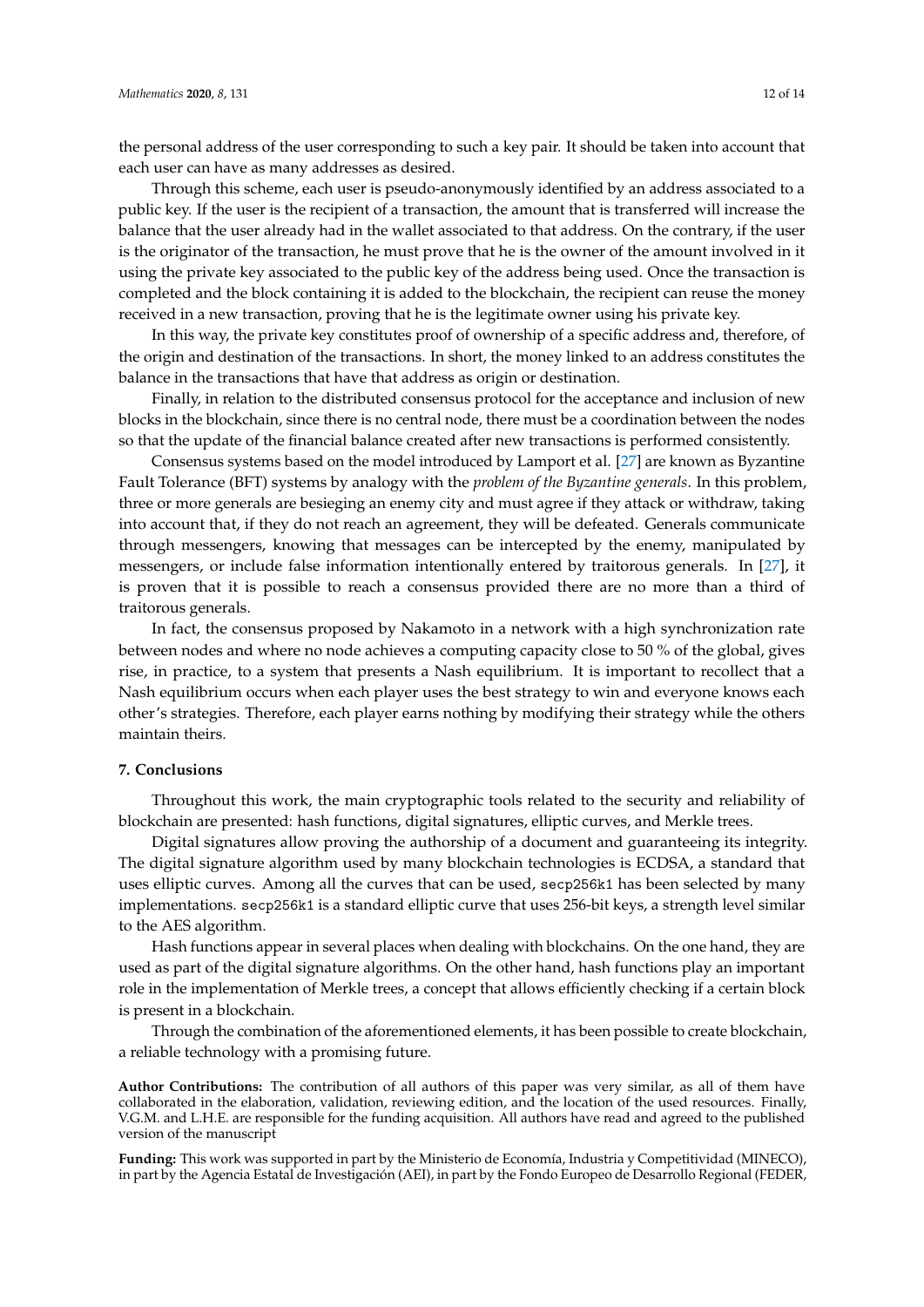UE) under Project COPCIS, Grant TIN2017-84844-C2-1-R, and in part by the Comunidad de Madrid (Spain) under Project reference P2018/TCS-4566-CM (CYNAMON), also cofunded by European Union FEDER funds. Víctor Gayoso Martínez would like to thank CSIC Project CASP2/201850E114 for its support.

**Conflicts of Interest:** The authors declare no conflict of interest.

## **Abbreviations**

The following abbreviations are used in this manuscript:

| <b>ANSI</b>       | American National Standards Institute               |
|-------------------|-----------------------------------------------------|
| <b>BFT</b>        | <b>Byzantine Fault Tolerance</b>                    |
| DD <sub>o</sub> S | Distributed Denial-of-Service                       |
| ECC               | Elliptic Curve Cryptography                         |
| <b>ECDSA</b>      | Elliptic Curve Digital Signature Algorithm          |
| MD                | Message Digest                                      |
| <b>NIST</b>       | National Institute of Standard and Technology       |
| P <sub>2</sub> P  | Peer-to-Peer                                        |
| PoW               | Proof of Work                                       |
| <b>RIPEMD</b>     | RACE Integrity Primitives Evaluation Message Digest |
| <b>RSA</b>        | Rivest, Shamir, and Adleman                         |
| <b>SECG</b>       | Standards for Efficient Cryptography Group          |
| <b>SHA</b>        | Secure Hash Function                                |
| <b>TOWF</b>       | Trapdoor One-Way Function                           |
|                   |                                                     |

## **References**

- <span id="page-12-0"></span>1. Menezes, A.J.; van Oorschot, P.C.; Vanstone, S.A. *Handbook of Applied Cryptography*; CRC Press, Inc.: Boca Raton, FL, USA, 1996. [\[CrossRef\]](http://dx.doi.org/10.1201/9780429466335)
- <span id="page-12-1"></span>2. Paar, C.; Pelzl, J. *Understanding Cryptography. A Textbook for Students and Practitioners*; Springer: Heidelberg, Germany, 2010. [\[CrossRef\]](http://dx.doi.org/10.1007/978-3-642-04101-3)
- <span id="page-12-2"></span>3. Rivest, R. The MD5 message-digest algorithm. *RFC* **1992**, 1321. [\[CrossRef\]](http://dx.doi.org/10.17487/RFC1321)
- <span id="page-12-3"></span>4. Wang, X.; Yu, H. How to break MD5 and other hash functions. In *Advances in Cryptology-Eurocrypt'2005*; Cramer, R., Ed.; Springer: Berlin, Germany, 2005; pp. 19–35. [\[CrossRef\]](http://dx.doi.org/10.1007/11426639_2)
- <span id="page-12-4"></span>5. NIST. Secure Hash Standard (SHS). Federal Information Processing Standard Publication. FIPS 180-4. 2015. Available online: <https://nvlpubs.nist.gov/nistpubs/FIPS/NIST.FIPS.180-4.pdf> (accessed on 15 January 2020).
- <span id="page-12-5"></span>6. Wang, X.; Yin, Y.L.; Yu, H. Finding collisions in the full SHA-1. In *Advances in Cryptology-Crypto'2005*; Shoup, V., Ed.; Springer, Berlin, Germany, 2005; pp. 17–36. [\[CrossRef\]](http://dx.doi.org/10.1007/11535218_2.)
- <span id="page-12-6"></span>7. Dobbertin, H.; Bosselaers, A.; Preneel, B. RIPEMD-160: A strengthened version of RIPEMD. In *Fast Software Encryption*; Gollmann, D.; Ed.; Springer: Berlin, Germany, 1996; pp. 71–82. [\[CrossRef\]](http://dx.doi.org/10.1007/3-540-60865-6_44)
- <span id="page-12-7"></span>8. NIST. SHA-3 Standard: Permutation-Based Hash and Extendable-Output Functions. FIPS PUB 202. 2015. Available online: <https://nvlpubs.nist.gov/nistpubs/FIPS/NIST.FIPS.202.pdf> (accessed on 15 January 2020).
- <span id="page-12-8"></span>9. Menezes, A.J. *Handbook of Elliptic and Hyperelliptic Curve Cryptography*; Chapman & Hall/CRC: Boca Raton, FL, USA, 2006.
- <span id="page-12-9"></span>10. Bernstein, D.J., Lange, T. Curve25519: New Diffie-Hellman speed records. In Proceedings of the 9th International Conference on Theory and Practice in Public-Key Cryptography (PKC 2006), New York, NY, USA, 24–26 April 2006; pp. 207–228.
- <span id="page-12-10"></span>11. Lochter, M., Merkle, J. Elliptic Curve Cryptography (ECC) Brainpool standard curves and curve generation. *RFC* **2010**, 5639. [\[CrossRef\]](http://dx.doi.org/10.17487/RFC5639)
- <span id="page-12-11"></span>12. Bernstein, D.J.; Lange, T. Explicit-Formulas Database. 2016. Available online: <https://hyperelliptic.org/EFD/> (accessed on 15 January 2020).
- <span id="page-12-12"></span>13. Rivest, R.; Shamir, A.; Adleman, L.M. A method for obtaining digital signatures and public-key cryptosystems. *Commun. ACM* **1978**, *21*, 120–126. [\[CrossRef\]](http://dx.doi.org/10.1145/359340.359342)
- <span id="page-12-13"></span>14. Menezes, A.J. *Elliptic Curve Public Key Cryptosystems*; Kluwer Academic Publishers: Boston, MA, USA, 1993. [\[CrossRef\]](http://dx.doi.org/10.1007/978-1-4615-3198-2)